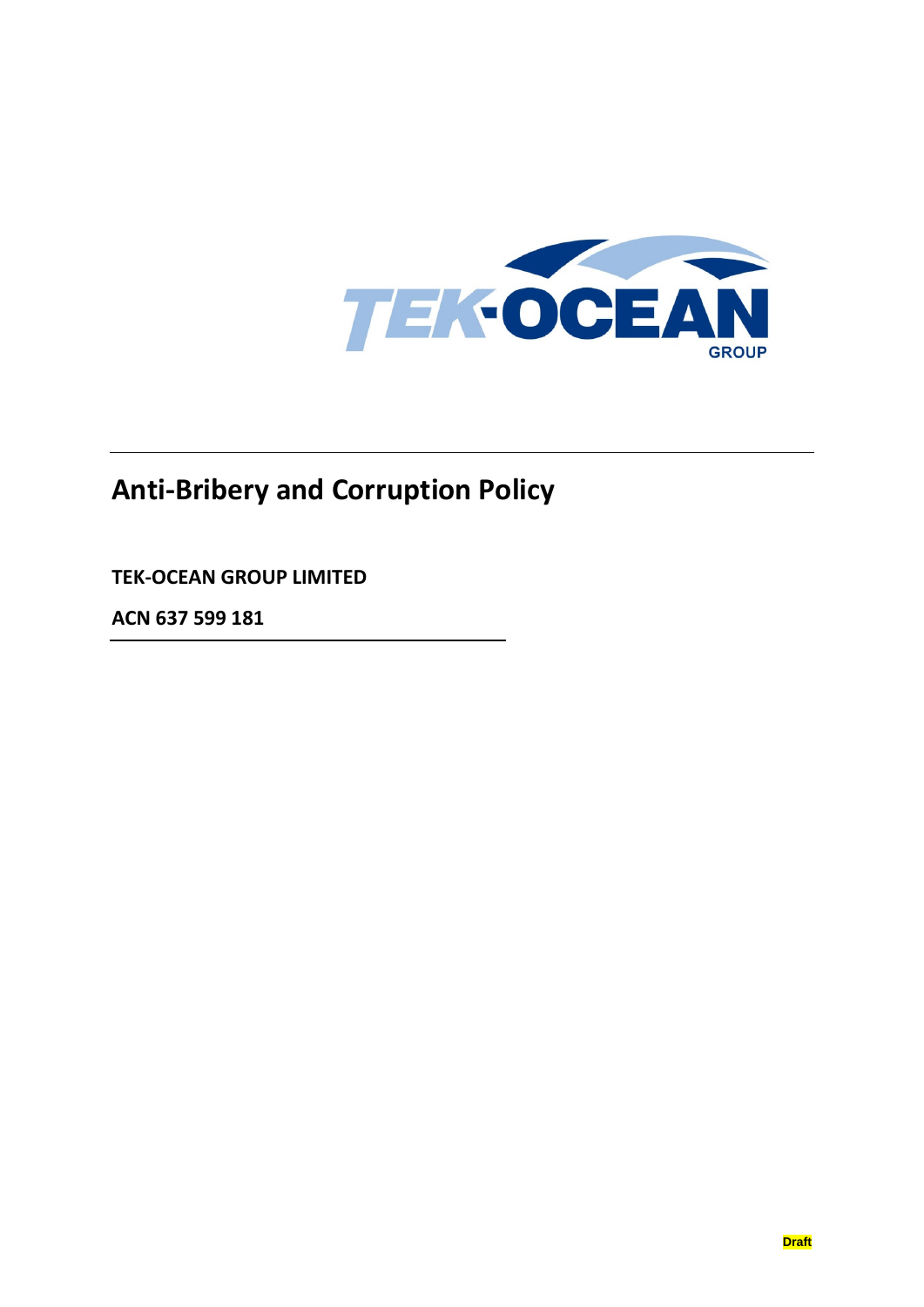## **1. Introduction**

- 1.1 TEK-Ocean Group Limited (**Company** or **TEK-Ocean**) and its subsidiary companies (**Group**)is committed to conducting its operations and business activities with integrity and preventing bribery or corruption by any of its directors, officers, employees or any other party acting on its behalf. TEK-Ocean is committed to complying with all laws that apply to it, including antibribery and corruption laws.
- 1.2 The purpose of the Anti-Bribery and Corruption Policy (**Policy**) is to:
	- (a) supplement TEK-Ocean's Code of Conduct by setting out the conduct expected by the Company to minimise the risk of bribery or corruption occurring in connection with its operations and activities; and
	- (b) provide guidance on how to deal with instances of bribery or corruption.

#### **2. Application of this Policy**

2.1 This Policy applies to TEK-Ocean and its directors, officers, employees, secondees, and other individuals or entities that are effectively controlled by TEK-Ocean (**TEK-Ocean Personnel**).

#### **3. Prohibition on bribery and corruption**

- 3.1 Bribery and corruption in any form are prohibited.
- 3.2 Bribery involves the offering, giving, soliciting or accepting of a benefit (monetary or otherwise) to any person where the benefit is:
	- (a) not legitimately due;
	- (b) offered or given to that person with the intention of influencing them in the exercise of their duties or functions; and
	- (c) offered or given with the intention of obtaining business or a business advantage that is not legitimately due to TEK-Ocean.
- 3.3 For the avoidance of any doubt:
	- (a) this prohibition on bribery applies irrespective of whether the person sought to be influenced works in the public or private sector;
	- (b) the prohibition applies throughout the world;
	- (c) it is irrelevant whether a bribe is accepted or ultimately provided. Merely offering a bribe is a contravention of this Policy and usually is sufficient for an offence to be committed; and
	- (d) this prohibition is not subject to any local customs or business practices.
- 3.4 Also, for the avoidance of doubt, in this Policy **Public Official** means anyone who is:
	- (a) a member of any legislative, administrative or judicial body;
	- (b) a party official or a candidate for political office;
	- (c) an employee, official or contractor of a government body or a wholly or partially stateowned enterprise;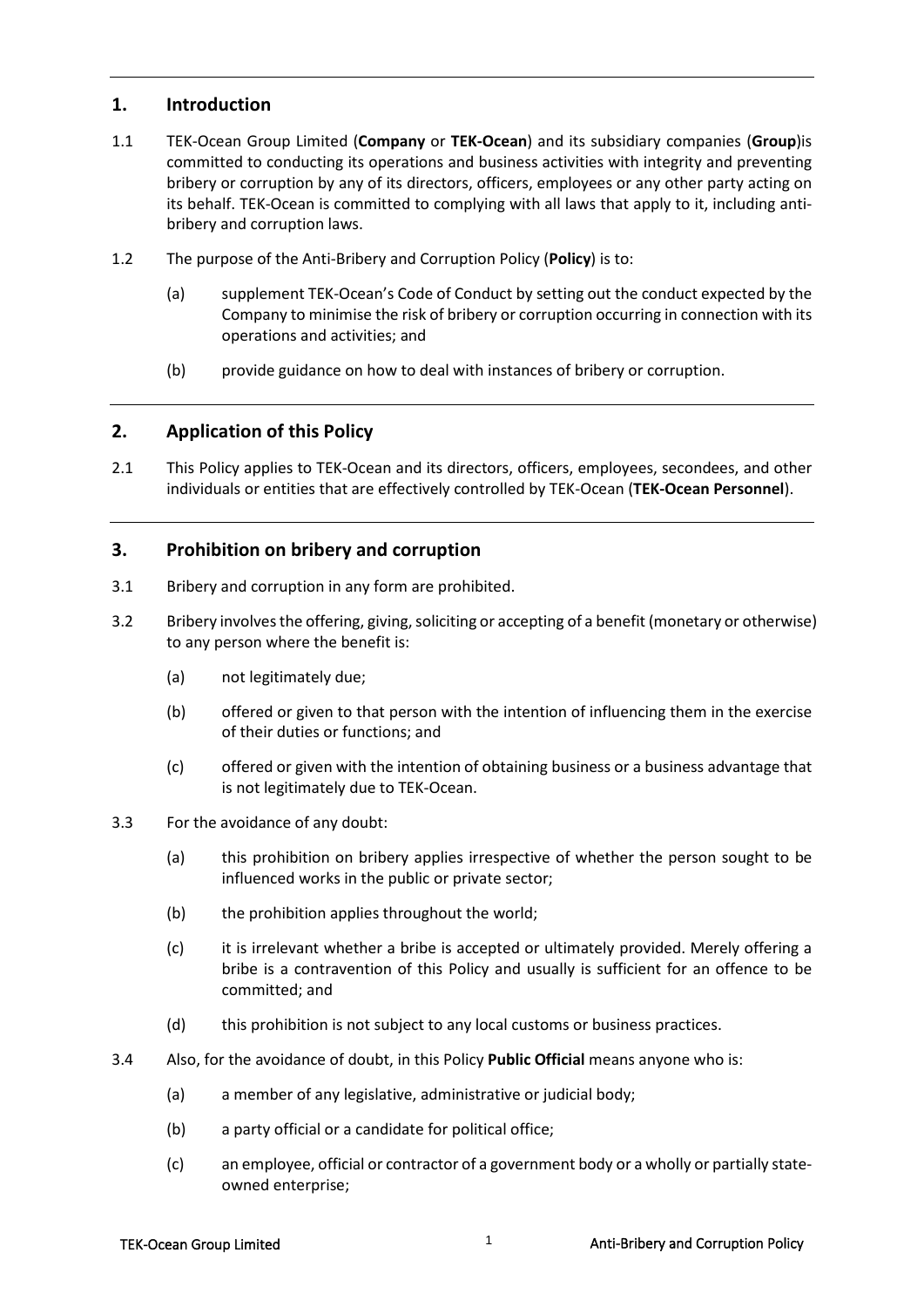- (d) an official, employee or contractor of any public international organisation (such as the United Nations, the World Bank or the International Monetary Fund);
- (e) a person who holds themselves out to be an intermediary of a Public Official;
- (f) a member of a royal family; or
- (g) a commercial entity, or the directors, officers or employees of a commercial entity, in which a government body has a significant ownership interest or over which it otherwise exerts control (i.e. a foreign public enterprise).

# **4. Gifts and entertainment**

- 4.1 TEK-Ocean does not permit the exchange of gifts or involvement in hospitality activities that is beyond general commercial practice or that occurs in circumstances that could be considered to give rise to undue influence.
- 4.2 The offer or acceptance of gifts or hospitality is permitted where it:
	- (a) is for a legitimate business purpose, which may include developing business relationships;
	- (b) does not take place with Public Officials from which a decision regarding any licence, permit, authorisation or any other official act or decision is pending;
	- (c) involves, or is reasonably likely to involve, a third party paying for travel or accommodation, and that payment is approved by the Executive Director/Chairman or Company Secretary;
	- (d) complies with the local law and government policies of the country in which the expenditure is made;
	- (e) is given in an open and transparent manner;
	- (f) does not include cash, loans or cash equivalents (such as gift certificates or vouchers); and
	- (g) complies with the financial approval requirements referred to below.
- 4.3 TEK-Ocean Personnel must obtain approval from their direct supervisor (or in the case of directors or officers from the Chairman) before accepting or offering any gift or hospitality where it is reasonably foreseeable that the gift or hospitality will exceed AU\$500 in value (**Threshold Value**).
- 4.4 A declaration must be made in the Gifts and Entertainment Register where the offer or acceptance of gifts (including personal favours) or hospitality is over the Threshold Value. The entry must:
	- (a) include the value (or approximate value) of the gift or hospitality and whether the gift or invitation to participate in hospitality was accepted or declined; and
	- (b) must be accurate and must not distort or disguise the true nature of the entry.
- 4.5 The Gifts and Entertainment Register will be reviewed by the Company Secretary every six months.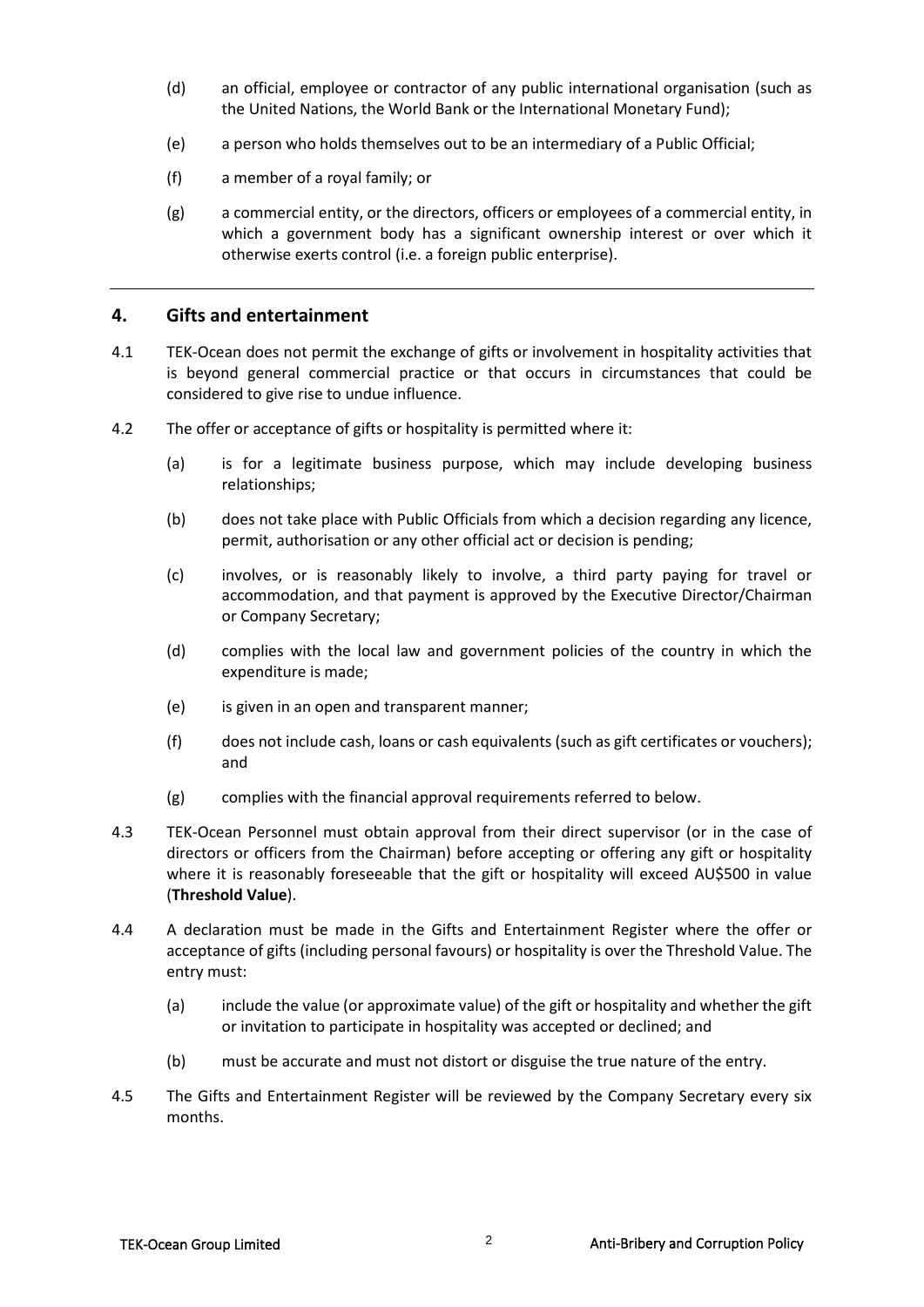# **5. Prohibition on facilitation payments and secret commissions**

- 5.1 The making of facilitation payments is prohibited. Facilitation payments are typically minor unofficial payments to Public Officials made either directly or indirectly to expedite or secure the performance of a routine government action (for example, to facilitate the expedition of applications for visas or licences.
- 5.2 The giving or receiving of secret commissions is prohibited. Secret commissions typically arise where a person or entity (such as an employee of TEK-Ocean) offers or gives a commission to an agent or representative of another person (such as a contractor of TEK-Ocean) which is not disclosed by that agent or representative to their principal. Such a payment is made as an inducement to influence the conduct of the principal's business.

#### **6. Donations**

#### **Political donations**

- 6.1 TEK-Ocean Personnel must not, on behalf of the Company, make a political donation to any political party, politician or candidate for public office in any country unless the donation has been approved in advance by the Board and complies with the local law and government policies of the jurisdiction where the donation is made. It must also be recorded accurately in TEK-Ocean's accounts.
- 6.2 Attendance at political gatherings, meetings and functions in a professional capacity is permitted where there is a legitimate business purpose. Records of attendance (and the cost of attendance) must be declared in the Gifts and Entertainment Register.

#### **Charitable donations and social programs**

- 6.3 Apart from political donations, TEK-Ocean may make charitable donations and contribute to social programs (e.g. community education and health programs) as permitted by local laws and practices. No charitable donation or social programs may be offered or made on behalf of TEK-Ocean without the prior approval of the Executive Director/Chairman.
- 6.4 Care must be taken to ensure that charitable donations and social programs are applied for a legitimate and appropriate purpose.

#### **7. Engaging with third parties**

- 7.1 Before engaging with a third party, employees must conduct a risk assessment of whether the prospective third party is exposed to corruption risks or otherwise exposes TEK-Ocean to corruption risks.
- 7.2 In situations where a corruption risk is identified, TEK-Ocean employees must ensure:
	- (a) The third party understands TEK-Ocean does not tolerate bribery or corruption in any form;
	- (b) The third party is aware of this policy and understands it applies to them; and
	- (c) Where appropriate/necessary, reference to this policy is included in any contract/agreement with third parties.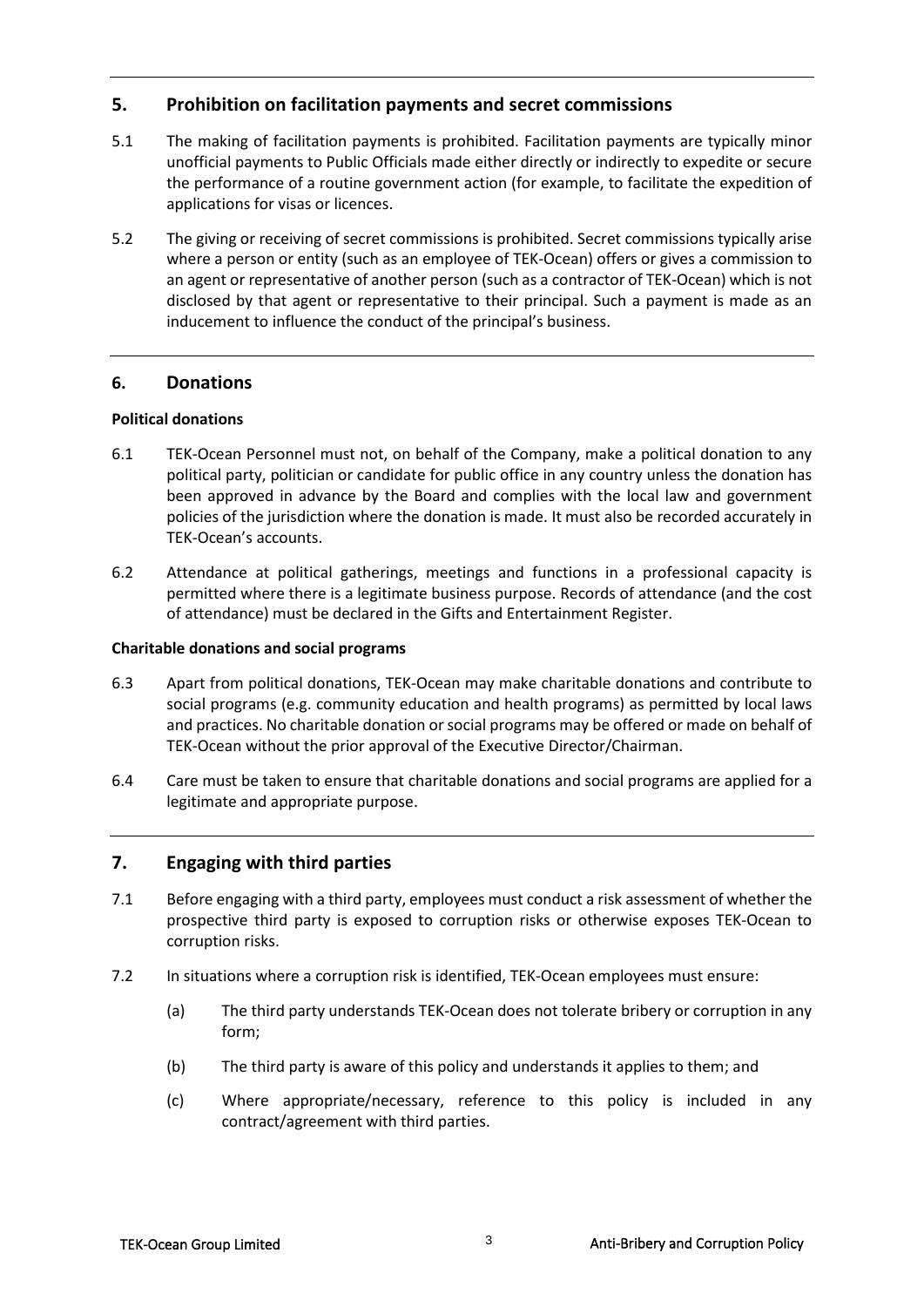# **8. Accounting, books and records**

- 8.1 Internal financial recording and accounting systems and procedures must be maintained to make and keep books and records which accurately and fairly reflect, in reasonable detail, the parties, the payment arrangements and the purpose of all transactions and disposition of assets.
- 8.2 No undisclosed or unrecorded fund or account may be established for any purpose.

## **9. Compliance with local laws required**

- 9.1 This Policy reflects the laws applicable to the Company. As such, compliance with the Policy should generally result in compliance with local laws. Nevertheless, TEK-Ocean Personnel should ensure that they are familiar with local laws and, where a law imposes a higher standard than the Policy, TEK-Ocean Personnel operating in that country must fully comply with the higher standard.
- 9.2 In appropriate instances, the Company will provide country-specific directions for TEK-Ocean Personnel and TEK-Ocean subsidiaries operating in Countries outside of Australia.

### **10. Consequences on non-compliance**

- 10.1 Bribery and the other types of improper payments prohibited by this Policy are prohibited under the laws of the countries in which commercial dealings on behalf of the Company take place.
- 10.2 Under relevant laws, for companies, possible consequences of contravention include the imposition of criminal and/or civil penalties, substantial fines, exclusion from tendering for government or private contracts and reputational damage. For individuals, possible consequences include criminal and civil liability with associated significant fines and/or lengthy terms of imprisonment.
- 10.3 Further, any breach of this Policy by TEK-Ocean Personnel or third parties acting on the Company's behalf is a serious matter that will be investigated and addressed by the Company. It may result in disciplinary action, including immediate termination of employment or engagement with TEK-Ocean.

# **11. Practical Guidance for TEK-Ocean Personnel being requested to make an Inappropriate Payment**

- 11.1 The following guidance should assist TEK-Ocean Personnel to deal with a situation in which they are faced with having to offer an inappropriate payment (or reward), in order to facilitate a business activity or transaction.
	- (a) the payment/reward should be immediately refused, politely but firmly. You should make reference to the Company's relevant policies, including this Policy. It is important that you make it clear to the person making the demand that, if you make such a payment, it may mean that you, the Company, and possibly the official's organization, may be committing an offence under Australian or other local law;
	- (b) if the suggestion or demand for payment continues, you should ask for official documentary proof that the payment is payable. If such proof cannot be supplied (as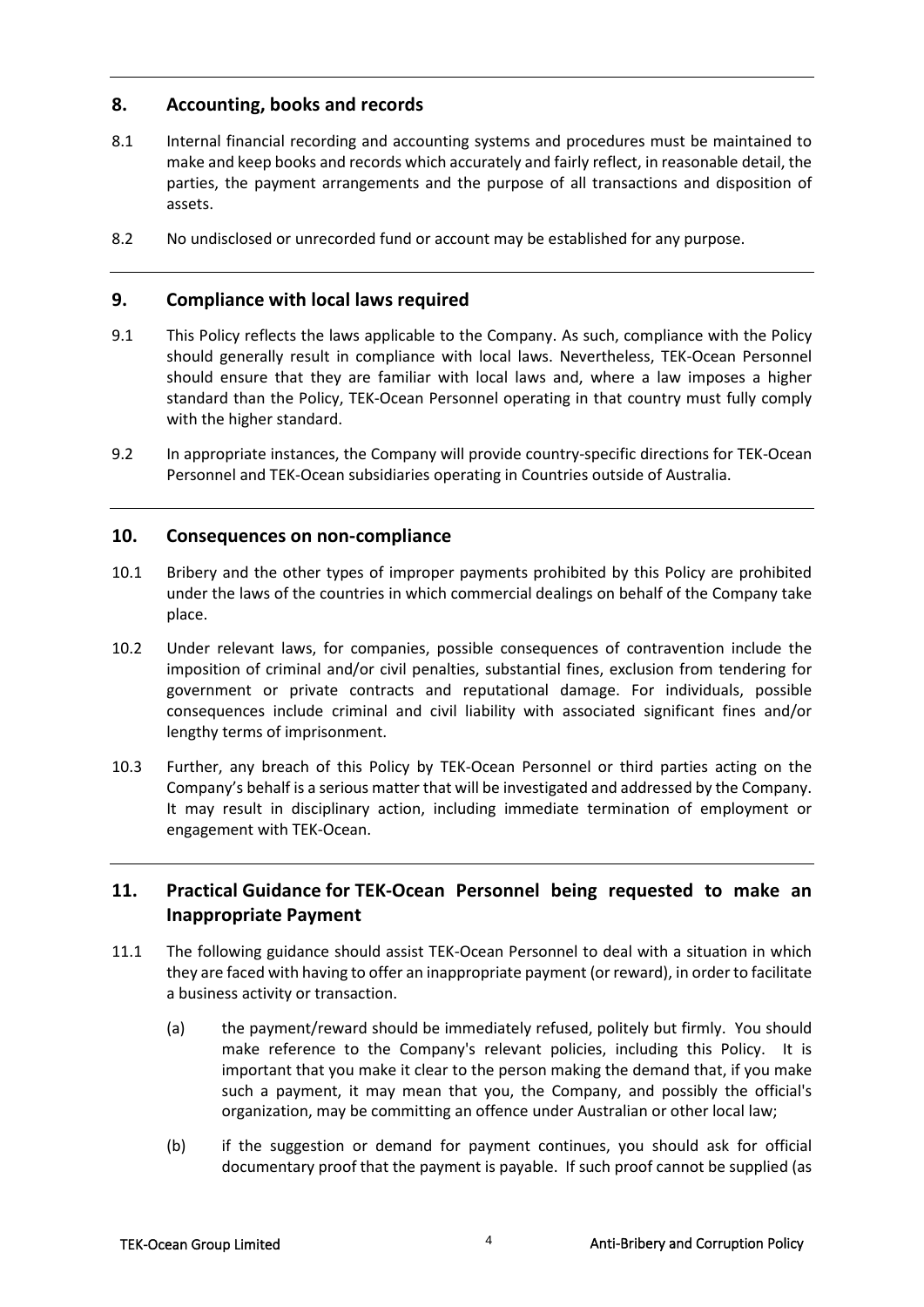evidence of the validity of the payment), you should again politely refuse, and ask to speak to a more senior official;

- (c) if it appears that the payment genuinely cannot be avoided (for example, if you are under duress and genuinely fear for your safety - loss of life, limb or liberty), you should contact the Chairman and/or Company Secretary for immediate guidance;
- (d) if you are unable to contact your Chairman and/or Company Secretary, or if it is determined that you have no option but to pay, you should make the payment. However, you must also endeavour to obtain some evidence of the transaction and immediately report it to the Executive Director/Chairman and/or Company Secretary. You should also document when, where, how and to whom the payment was made, including the names of any other senior officials involved or mentioned;
- (e) if any such situation ever occurs, you must report it to the Chairman and/or Company Secretary, as soon as practically possible. A full account of the incident should be provided, including details of the location, and the names of the involved company/official. You must record the amount of the payment; the purpose of the payment and the reasons why the payment was genuinely unavoidable;
- (f) the Chairman and/or Company Secretary must ensure that the incident is promptly followed up with the relevant receiving company/authority, to ensure that the payment can be properly investigated and documented/evidenced. The Chairman and/or Company Secretary should determine whether any further action needs to be taken, to ensure that a similar incident is not repeated, and ensure that such action is documented on file;
- (g) If the receiving company/authority refuses to take adequate action to investigate the incident, it must be promptly reported to the relevant country manager. A full account of the incident must be provided in writing, and this must be retained on file
- (h) the Chairman and/or Company Secretary will promptly report the incident to the Board so that the need for further action can be determined.

#### 12. **Reporting procedures and queries**

- 12.1 TEK-Ocean Personnel must report any instance where they believe that non-compliance with the Policy has occurred, is occurring, or is being planned, as soon as they become aware of it.
- 12.2 The report should be made to the Chairman and/or Company Secretary. Reports may be made anonymously. TEK-Ocean will make available an email address for this purpose.
- 12.3 All disclosures will be taken seriously, thoroughly investigated and treated with the utmost confidentiality.
- 12.4 TEK-Ocean Personnel are also encouraged to contact the Company Secretary if they have any questions or concerns regarding this Policy or subject matter to which this Policy relates. Any enquiries will be treated with the utmost confidentiality.

#### 13. **Protection from sanction**

13.1 TEK-Ocean Personnel will not be subjected to any form of punishment or reprisal from TEK-Ocean for: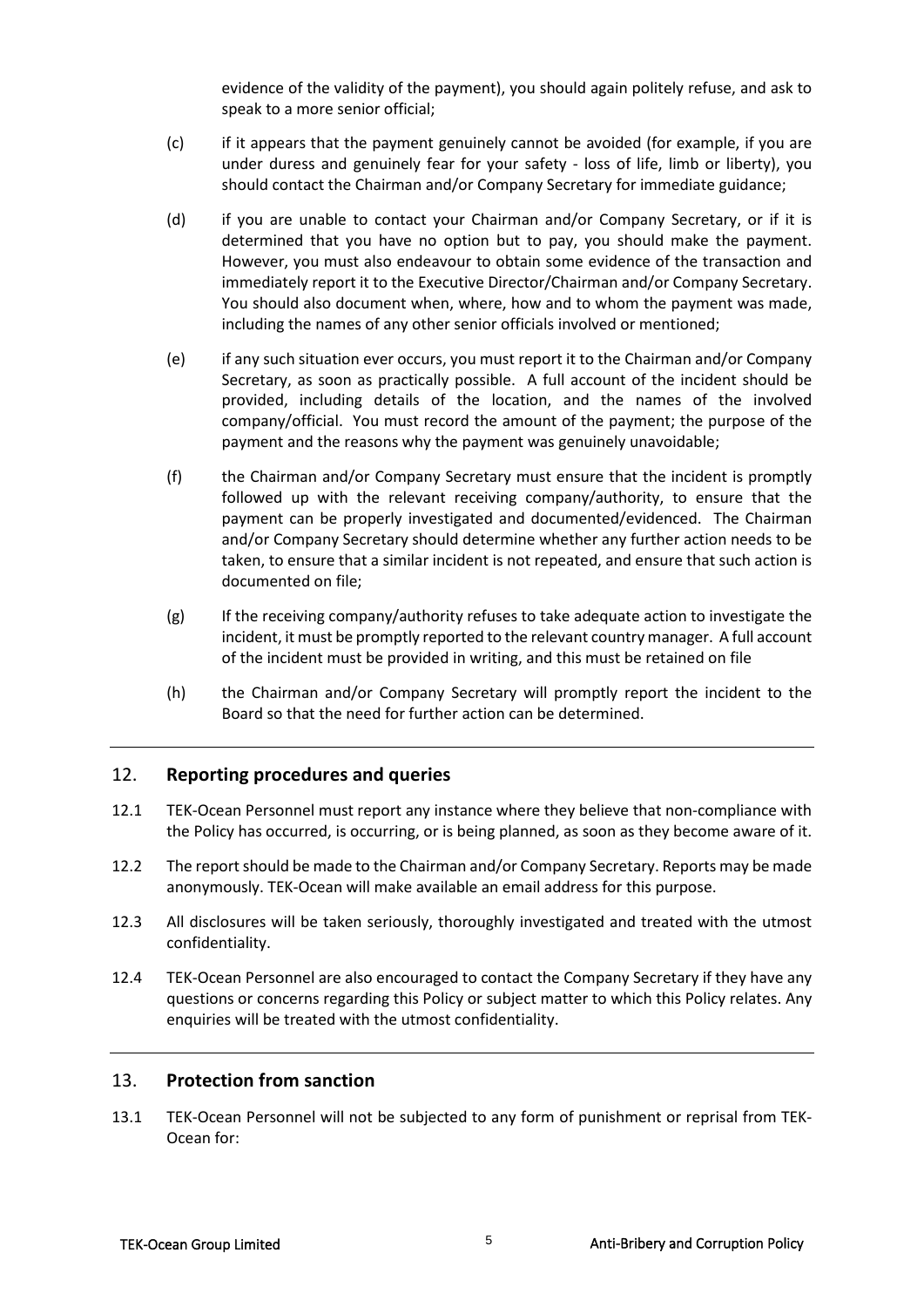- (a) raising a concern regarding, or reporting, any instance of, non-compliance or suspected non-compliance with this Policy, provided the report is made in good faith; or
- (b) refusing to provide or receive a bribe or for refusing to participate in corrupt activity.
- 13.2 TEK-Ocean prohibits retaliatory action by TEK-Ocean Personnel against any induvial who:
	- (a) Refuses to follow any directive or participate in any activity in circumstances where they are concerned that doing so may amount to a breach of this Policy; and/or
	- (b) Is involved in the reporting of conduct which they believe or suspect amounts to noncompliance with this Policy;

regardless of whether or not the targeted individual is TEK-Ocean Personnel.

#### **14. Review of this Policy**

- 14.1 The Board along with the Company Secretary will review this Policy annually or as often as may be deemed necessary.
- 14.2 Any amendment to this Policy must be approved by the Board.

#### **15. Approved and Adopted**

15.1 This Policy was approved and adopted by the Board on 5 June 2020.